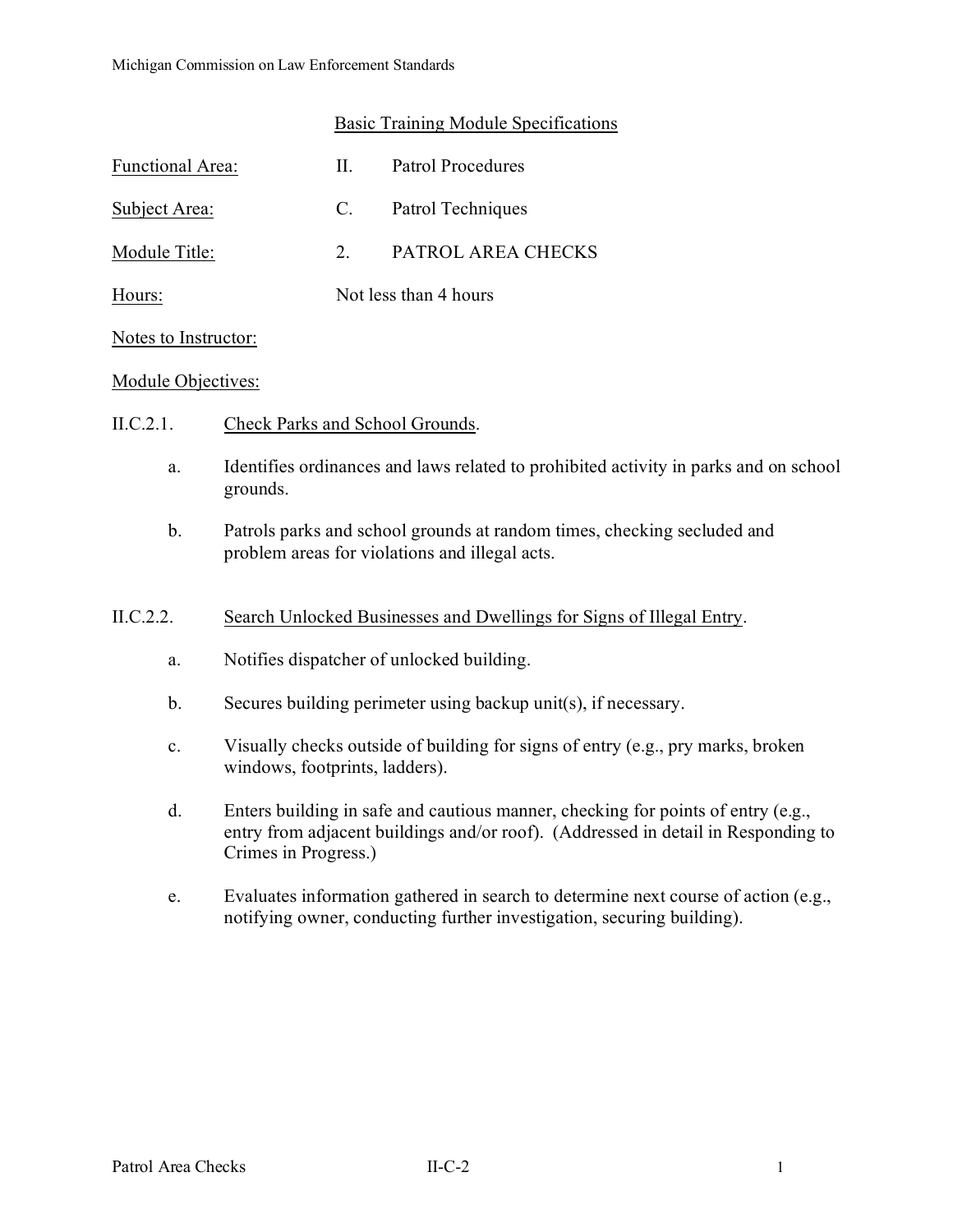- II.C.2.3. Secure Buildings.
	- a. Physically examines access points of dwellings and business to ensure they are adequately secured.
	- b. Secures a dwelling or business.
		- (1) notifies owner to secure dwelling or business.
		- (2) determines appropriate method of securing dwelling or business, if owner is not available, based on visual and manual inspection.
		- (3) secures the property (e.g., impounds portable property, nails or locks up fixed property).
		- (4) notifies dispatcher to request further checking of secured property, when deemed necessary.
- II.C.2.4. Check Individuals/Businesses for Compliance with Licensing Requirements.
	- a. Identifies those activities that require licenses (e.g., hunting, selling liquor, selling as a vendor, etc.).
	- b. Checks individuals/businesses for compliance with licensing requirements (e.g., examines and validates license, checks with licensing authority).
	- c. Takes appropriate enforcement action against violators of licensing requirements through appropriate authority.
- II.C.2.5. Advise Property Owners or Agents of Potentially Hazardous Conditions.
	- a. Evaluates hazardous condition in terms of its severity (e.g., potential for physical danger to public).
	- b. Secures the area to prevent injury to people in the area.
	- c. Notifies owner or agent of:
		- (1) hazardous condition,
		- (2) actions to be taken, and
		- (3) consequences of failure to comply with request.
	- d. Verifies that owner or agent has taken appropriate corrective action to correct hazardous condition.
	- e. Notifies proper non-police authorities if owner or agent fails to correct hazardous condition.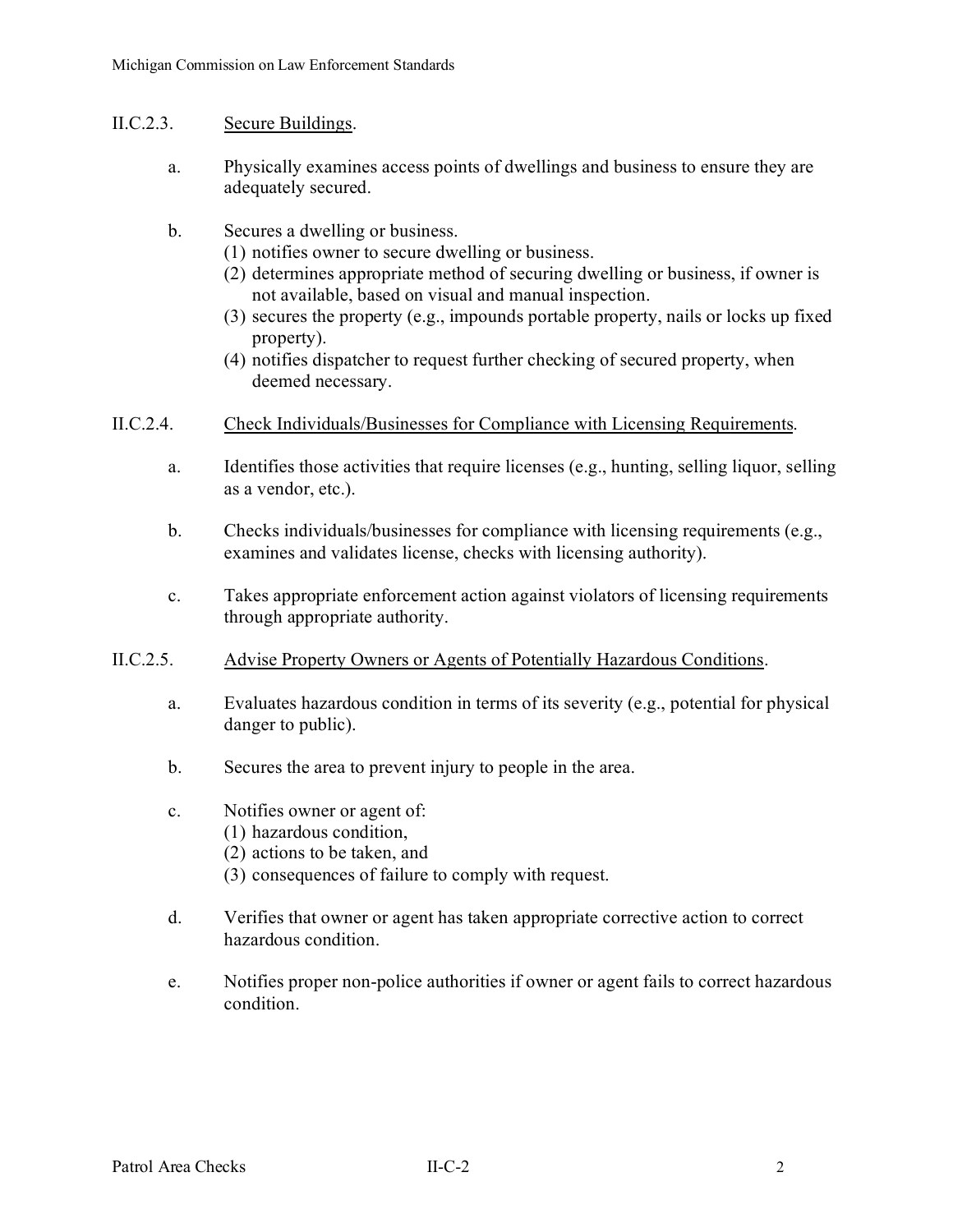### II.C.2.6. Notify Citizens of Damage to Their Property.

- a. Determines ownership of property that has been damaged by checking appropriate records or talking to neighbors.
- b. Notifies owners about nature and source of damage to their property using proper procedures (e.g., notifies owner in person or by phone, when available; requests neighbors or relatives to notify owner, when owner is unavailable).

## II.C.2.7. Secure Vehicles.

- a. Determines the degree of security required to secure the vehicle.
- b. Secures vehicle using appropriate procedures (e.g., impounds vehicle, locks vehicle at scene, removes or secures valuables from vehicle interior).
- c. Documents action taken in securing vehicle.

## II.C.2.8. Investigate an Unattended Suspicious Vehicle.

- a. Notifies dispatcher of location and registration number of suspicious vehicles.
- b. Observes suspicious vehicle in its environment to identify possible criminal activity before approaching suspicious vehicle cautiously.
- c. Investigates suspicious vehicle using proper procedures (e.g., views interior of vehicle for contraband or weapons, verifies identification of vehicle by checking VIN physically or through LEIN, reinvestigates vehicle if remains in same location).
- d. Impounds suspicious vehicle if found to be wanted, stolen or a traffic hazard.

### II.C.2.9. Follow a Suspicious Vehicle.

- a. Determines whether vehicle should be followed by observing vehicle and occupants to check for unusual or illegal activities or circumstances (e.g., behavior that is consistent with reasonable behavior in such circumstances, erratic driving, jerky starting and stopping, furtive gestures, persons or vehicles matching descriptions).
- b. Follows vehicle containing a suspicious person at an inconspicuous distance while observing for any illegal activity or verification of information on want/warrants.
- c. Take appropriate enforcement action, if warranted.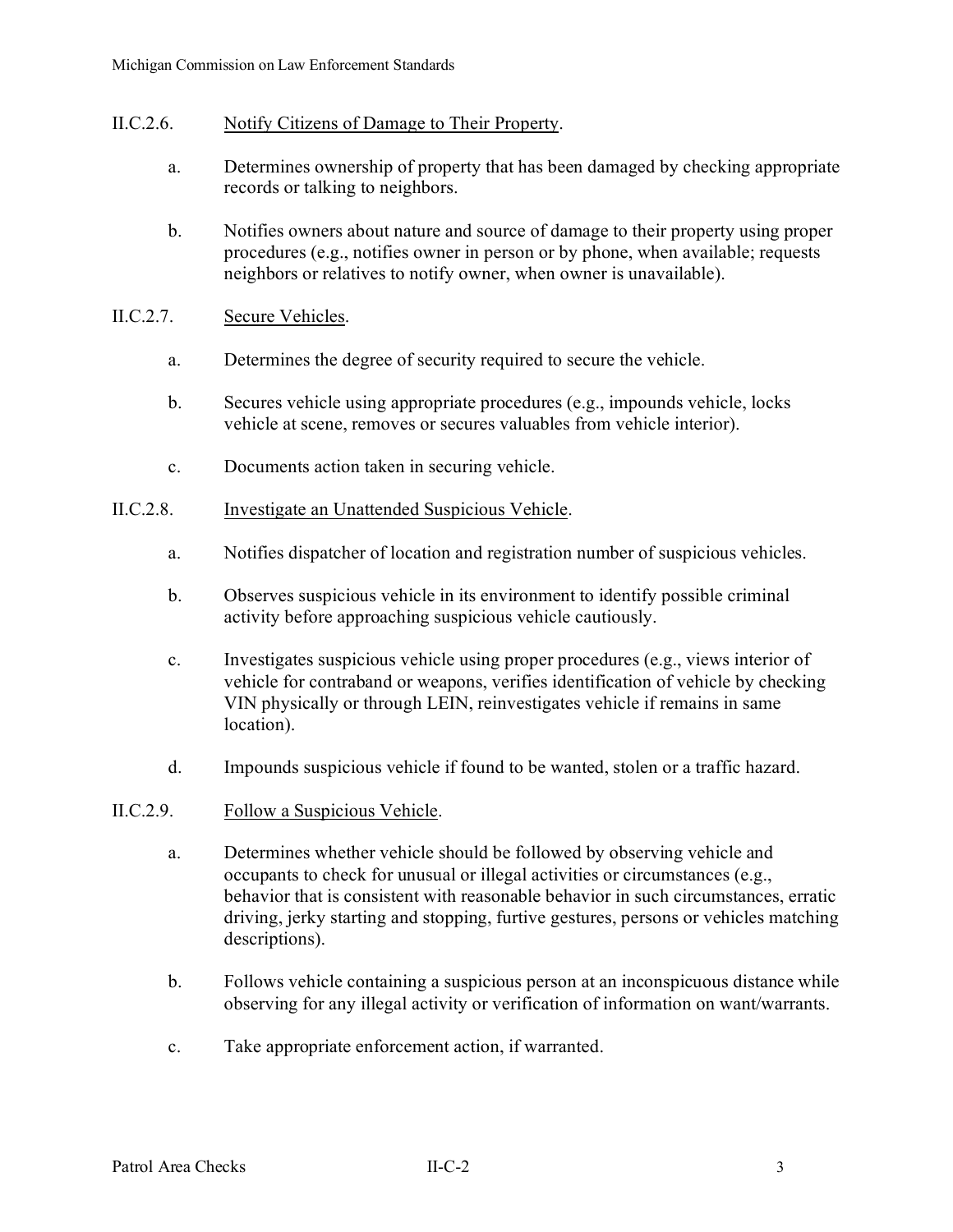- II.C.2.10. Investigate Unusual Odors and Sounds.
	- a. Investigates unusual odors.
		- (1) Determines nature, location, and source of an odor using sense of smell.
		- (2) Notifies dispatcher of situation, providing all necessary information (e.g., nature and cause of odor).
		- (3) Informs the appropriate non-police department or agency of the problem (e.g., public works, gas company, specialized units).
		- (4) Secures area if environmental hazard exists.
	- b. Investigates unusual sounds.
		- (1) Locates nature and source of a sound by listening and/or interviewing individuals (e.g., complainants, witnesses).
		- (2) Notifies dispatcher of situation, providing all necessary information (e.g., informs dispatcher that sound is unfounded family dispute, automobile backfire, animal noise, etc.).
		- (3) Takes appropriate action to terminate cause of sound.

## II.C.2.11. Identify Wanted Vehicles or Persons.

- a. Observes area, checking for any unusual activity or suspicious persons or vehicles.
- b. Compares description of persons or vehicles to information on wanted persons/stolen vehicles lists.

# c. Verifies identification of: (1) person by using driver's license, state identification card, etc., and (2) vehicle by using vehicle registration, and/or VIN.

d. Confirms validity of want/warrant prior to arrest or impoundment.

### II.C.2.12. Interview Suspicious Persons.

- a. Observes to determine that person's actions are suspicious (e.g., person makes furtive gestures and movements, person is in certain areas at inappropriate times).
- b. Requests back-up assistance if determined necessary by considering number of persons, behavior of persons, and type of setting.
- c. Approaches suspicious persons cautiously:
	- (1) Selects a location advantageous to the officer;
	- (2) stands with a minimum of exposure promoting weapon retention.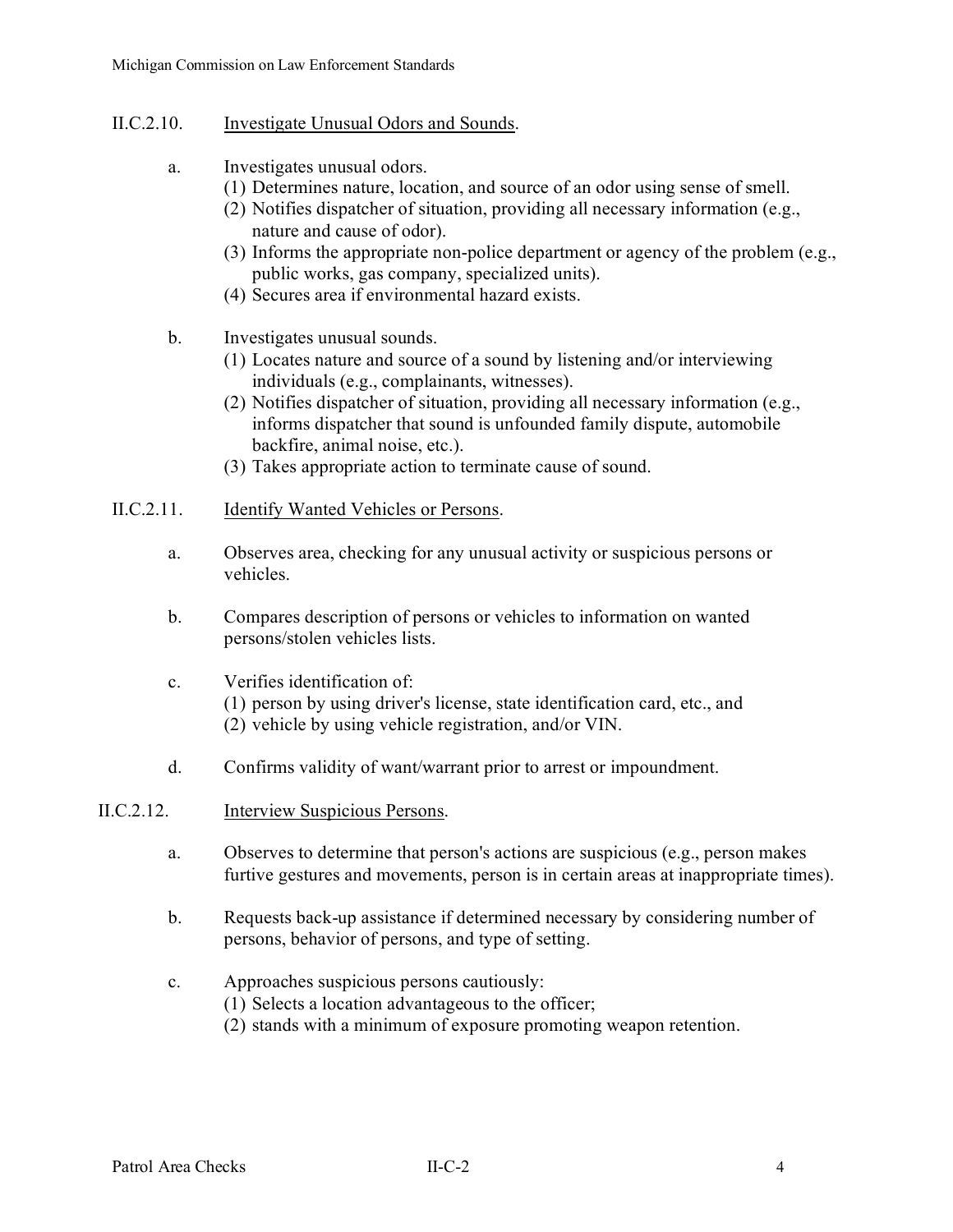- II.C.2.12. Interview Suspicious Persons (continued).
	- d. Interviews suspicious person by:
		- (1) advising person of the reason for the interview;
		- (2) asking person reason for being in the area; and
		- (3) requesting identification from person, if deemed appropriate.
	- e. Frisks suspicious person when officer fears for personal safety.
	- f. Checks for wants and warrants, if deemed necessary.
	- g. Determines whether to terminate interview with suspicious person with an arrest or release based on information collected in interview.
	- II.C.2.13. Participate in Large Scale Area Search Parties.
		- a. Receives specific instructions from search coordinator (e.g., information on object sought and assigned area of responsibility).
		- b. Searches assigned area properly using a systematic approach (e.g., grid, circular).
		- c. Secures immediate area where any possible evidence is found without disturbing the object.
		- d. Notifies search coordinator that possible evidence has been located, while staying at location of found object.
		- e. Documents actions taken in search.

# II.C.2.14. Escort Money, Valuables or People to Provide Security.

- a. Determines the nature of the escort and the destination.
- b. Determines method for providing security during the escort e.g., route and alternate route, number of offices needed, etc.)
- c. Notifies dispatcher of situation, providing all necessary information (e.g., location, destination, type of call, situational update).
- d. Provides inconspicuous escort according to plan.
- e. Coordinates with other agencies to protect persons and/or items.